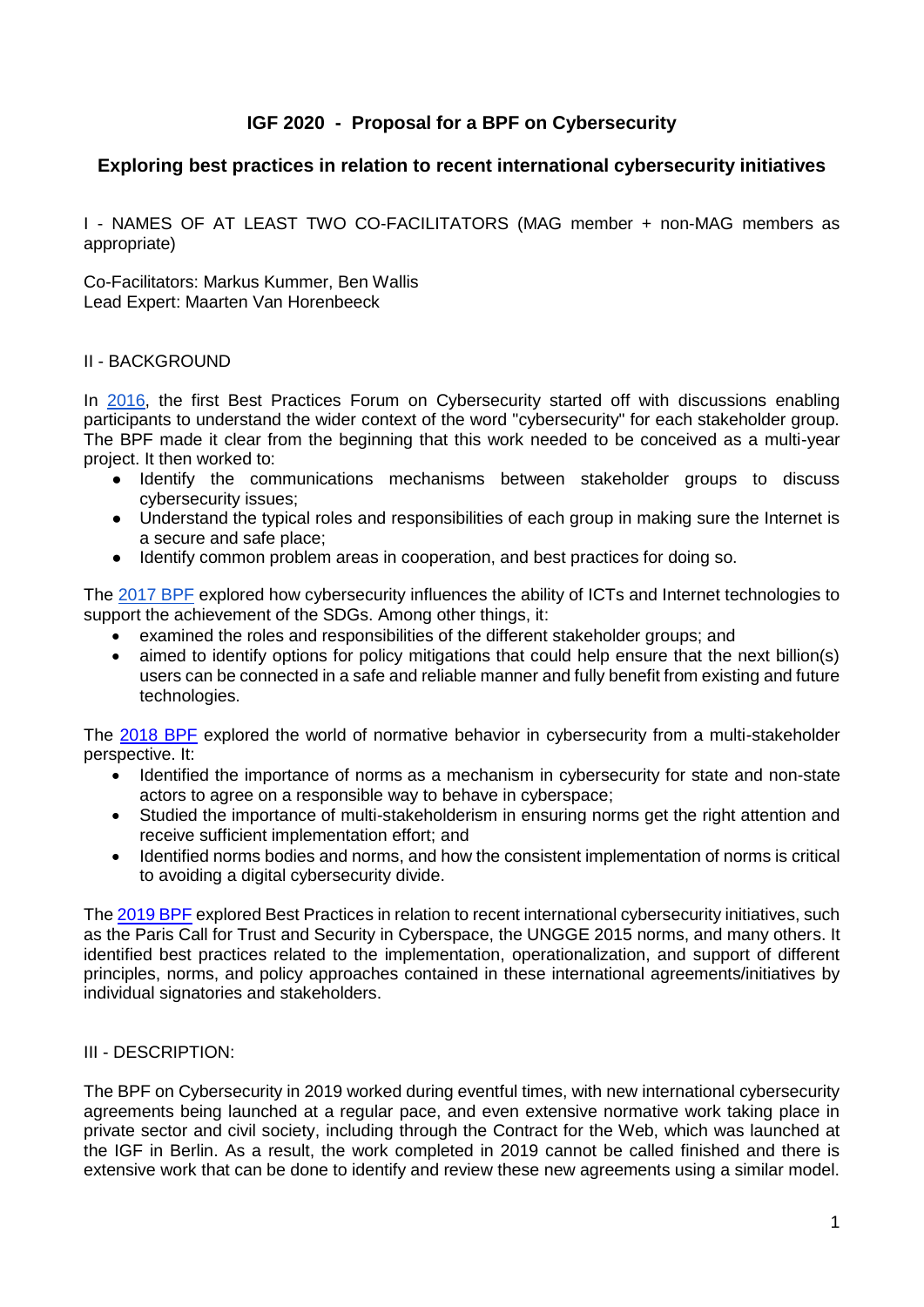The Open-Ended Working Group will also complete its work in July of 2020, and is expected to report to the UNGA later in the year. In addition, new UN initiatives were voted at the end of the year which will be interesting for the BPF to keep track of.

As a result, the BPF is proposing to continue its analysis work in 2020, along very similar lines to the progress we made in 2019:

The **first phase** of the work would be to continue identifying new agreements, their relative scope, and update our research paper to include this new work. The analysis will continue look for horizontal / overlapping commitments (those appearing in more than one initiative) as well as for initiativespecific commitments (which only appear in one).

The **second phase** of the work in 2020 will consist of:

- Selecting a small set of agreements on which we will perform a Call for Contributions to collect additional best practices on their implementation. We realized that the 2019 work could have been more successful if it was more clearly targeted, and we will therefore select a small number of agreements from within those reviewed in 2020 in order to gain additional input on this targeted sub-set of agreements.
- Identify methods of norms assessment, as implemented by different stakeholder groups. Norms assessment includes mechanisms to determine whether a particular norm is adhered to, or if violations are identified and assessed.
- Evaluate the difference between norms-making between government stakeholders, and norms-making between and / or within other communities, in particular the private sector. We expect to draw on the BPF's 2016 work, in which we identified roles & responsibilities, to determine what norms are most important to be implemented or endorsed by a specific group.

We propose to carry out this work in the following ways:

- Encourage widespread participation from each stakeholder group through focused invitations at the beginning of the year. This will focus on:
	- Existing BPF participants and their communities and partners;
	- Signatories to the Paris Call, Cybersecurity Tech Accord, Charter of Trust, and Contract for the Web.
- **Promote discussion on international commitments within our multi-stakeholder community** and encourage debate on how the different commitments tie in with, support, and perhaps deviate from, existing normative behavior that was identified during our 2019 BPF effort. This discussion could be summarized as a research paper to stimulate discussion on the Call;
- **Publish a Call for Contributions to collect best practices on the identified commitments**, and engage with the NRIs to obtain a wider set of insights around how they have been implemented around the world by governments and other appropriate stakeholders;
- **Discuss norms assessment in our calls and mailing list. In particular, we will seek to draw a line to other social science disciplines where norms have been dominant forms of rulemaking**, and identify learnings from them which we can apply in cybersecurity. We will do so by inviting academics from norms-related work in other disciplines to contribute their experience to the BPF.
- Engage specifically with those parties that engage in the BPF, and are signatories to the different initiatives the BPF decides to cover, in order to **learn about any programs or initiatives put in place to support the commitments.** We would then document these programs to serve as an example or best practice for others to take into account;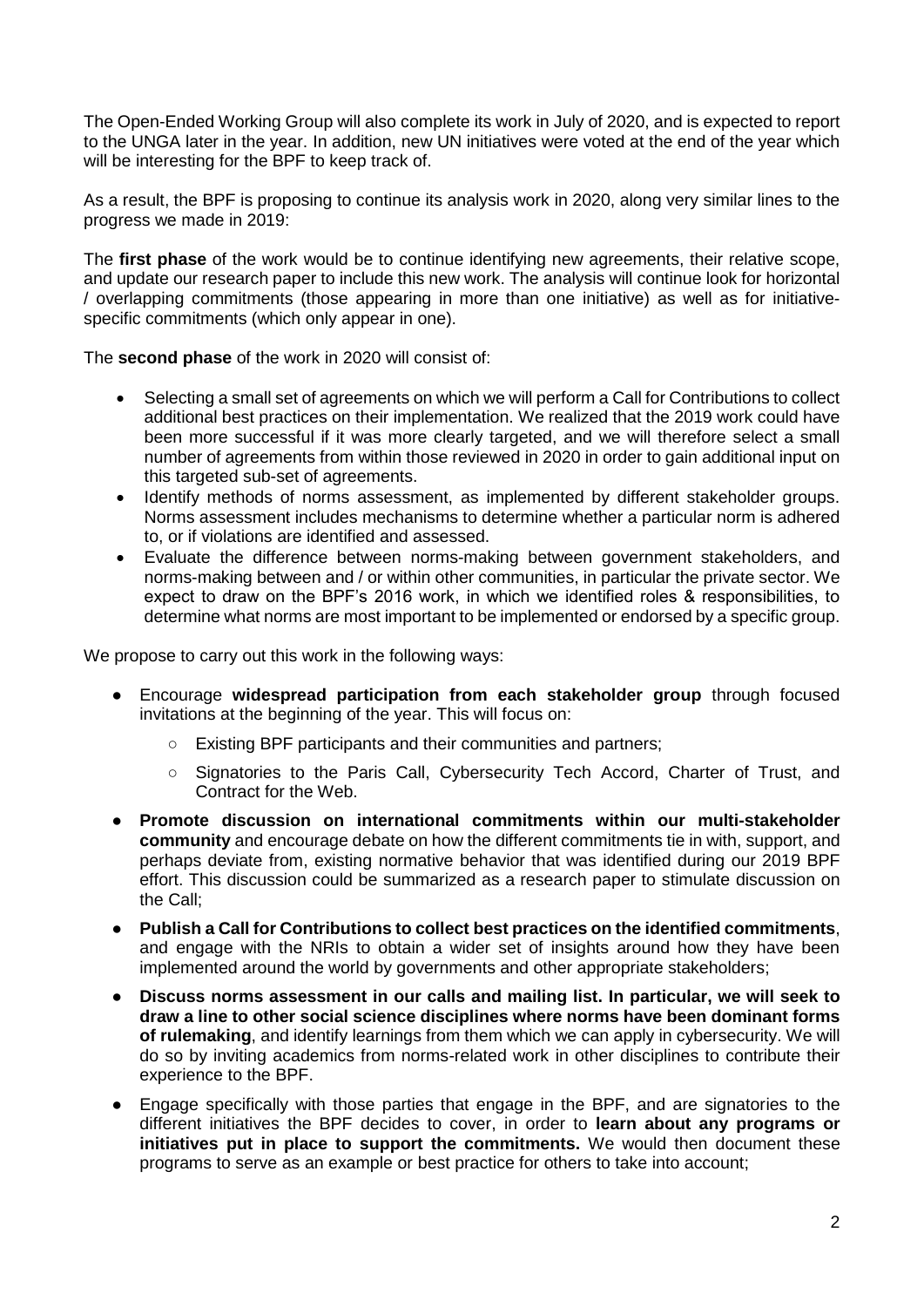- **Engage with existing organizations that have been in the process of collecting best practices** around the identified commitments in order to avoid duplication of work. This would include organizations such as the Global Commission on the Stability of Cyberspace (GCSC) and the Global Forum on Cyber Expertise (GFCE);
- **Bring our work to the 2020 IGF annual meeting in Poland** in order to:
	- Discuss progress on implementation of the identified initiatives;
	- Convene a group of multi-stakeholder experts for input and debate;
	- Investigate opportunities for closer multi-stakeholder cooperation around achieving its objectives.

### IV - OUTREACH PLAN AND MULTISTAKEHOLDER ENGAGEMENT IN THE WORK

The BPF intends to reach out to all stakeholders and make full use of its existing network of contacts and the mailing list. During 2019, we focused on engagement directly with governments to make them aware of the work we did. This resulted in an increase of government submissions, which we intend to continue to promote in 2020.

A particular interest of BPF participants is discussion of norms within the private sector, which are often not as much "policy", but have significant implications for cybersecurity. We intend to leverage the relationships built with several private sector initiatives, such as the Tech Accord, in 2020, to help build a wider bridge and engagement with this community.

Finally, it was raised during the 2019 BPF that Civil Society has played a leading role in norms assessment. Civil Society has always been a key contributor in the BPF on Cybersecurity, since its inception, and we intend to continue to solicit input from this community both through direct appeals and encouragement based on last year's submissions.

### V – OVERVIEW OF ACTIVITIES OF THE 2019 BEST PRACTICES FORUM ON CYBERSECURITY

### **BPF Output documents:**

- 2019 Best Practice Forum on Cybersecurity outcome document [\(link\)](https://www.intgovforum.org/multilingual/filedepot_download/8395/1896)
- Background paper on Cybersecurity Agreements [\(link\)](https://www.intgovforum.org/multilingual/filedepot_download/4904/1658)
- Presentation covering the last four years of work in the BPF on Cybersecurity [\(link\)](https://www.intgovforum.org/multilingual/filedepot_download/8395/1792)

# **BPF Activities**

- **# of virtual meetings:** 4 (meeting summaries listed at the bottom of the [BPF webpage\)](https://www.intgovforum.org/multilingual/content/bpf-cybersecurity)
- Contribution to the Open-Ended Working Group (OEWG) on developments in the field of information and telecommunications in the context of international security – Informal intersessional consultative meeting [\(link\)](https://www.intgovforum.org/multilingual/content/igf-2019-bpf-on-cybersecurity-contributes-to-un-oewg)
- BPF Cybersecurity Update at the "Bringing it all together" IGF2019 session [\(link\)](https://www.intgovforum.org/multilingual/filedepot_download/8395/1827)
- CircleID article on "The Operationalization of Norms and Principles on Cybersecurity" [\(link\)](http://www.circleid.com/posts/20190916_the_operationalization_of_norms_and_principles_on_cybersecurity/)
- CircleID article "IGF Best Practice Forums, an Opportunity to Bring your Experience to the Policy Debate [\(link\)](http://www.circleid.com/posts/20190913_igf_best_practice_forums_opportunity_to_bring_experience_to_debate/)
- LinkedIn post "Turning Cybersecurity Agreements into Action" [\(link\)](https://www.linkedin.com/pulse/turning-cybersecurity-agreements-actions-wim-degezelle)
- BPF session at IGF 2019: [report](https://www.intgovforum.org/multilingual/filedepot_download/8395/1805) and [video](https://www.youtube.com/watch?v=5Mk0AWXqqDQ)

### **BPF Cybersecurity [mailing list](http://www.intgovforum.org/mailman/listinfo/bp_cybersec_2016_intgovforum.org)**

● **346 email addresses subscribed to the mailing list** 

**Stakeholder input in the work of the BPF**